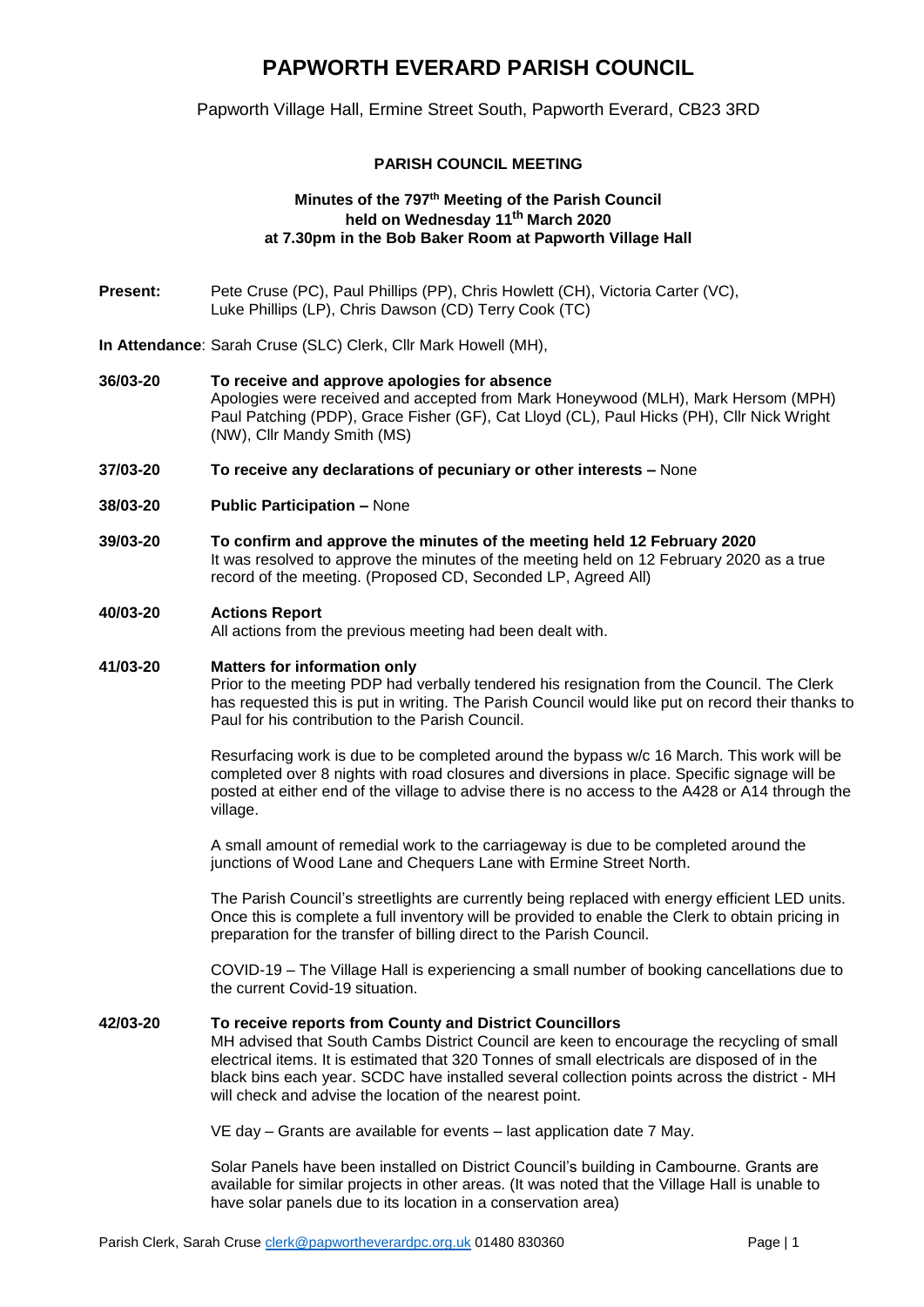South Cambs have taken delivery of an electric bin lorry – which has a 25 mile range, which means that it can only be used within an approximate 5 mile radius of the depot in Waterbeach.

The roll out to replace streetlights with LEDs is continuing – it is estimated this will result in 50% less energy being used.

#### **43/03-20 Parish Council Matters**

43/03-20 To receive an update from the Planning Committee meeting held 3 March 2020 An application to increase the number of proposed dwellings on the old police station site had been withdrawn - permission remains for 3 dwellings. Several more of the temporary buildings and portakabins from the old Hospital site have been removed over the past few weeks.

## **44/03-20 Police Matters**

There were no issues to be forwarded to the Police

- **45/03-20 Correspondence and Communication**  None
- **46/03-20 To approve costs for repairs to the Village Hall roof**  At the time of the meeting only 1 quote had been received. This will be held until the next meeting to allow further quotes to be obtained.

## **47/03-20 Finance and Procedure**

- 47/03-20.1 To approve renewal of the annual membership of CAPALC and the Data Protection scheme It was resolved to renew annual membership of CAPALC and the DPO scheme to at a cost of £747.76 from the Subscriptions budget
- 47/03-20.2 To approve monthly accounts for payment The following accounts were approved for payment: It was further resolved to arrange for the Shed Rates to be paid via Direct Debit (Proposed LP, Seconded TC, Agreed All)

| Chq No           | <b>Cheque Payments</b>                         | <b>Invoice No</b> | <b>Nett</b> | Category       |
|------------------|------------------------------------------------|-------------------|-------------|----------------|
|                  | LINDUM - BUS SHELTER INSTALL                   |                   |             |                |
| 102038           | (to be reimbursed via Insurance)               | 018/181945        | 9,905.00    | <b>GEN RES</b> |
| <b>PAID</b>      | <b>BACS Payments</b>                           |                   |             |                |
| 13/03/20         | <b>VH Salaries - FEB</b>                       |                   | 1,306.05    | VH             |
| 13/03/20         | PC Salaries & TAX - FEB                        |                   | 2,208.65    | Remuneration   |
| 13/03/20         | CGM Group - Car Park Maintenance VH            | 227730            | 65.00       | VH             |
| 13/03/20         | CGM Group - Grass play area/cemetery           | 227730            | 537.50      | AM             |
| 13/03/20         | PRS Licence 2020-21                            | SIN1391181        | 599.40      | <b>VH</b>      |
| 13/03/20         | Scamblers Service & parts JD 220 ECUT          | 5266              | 372.17      | PF             |
| 13/03/20         | Scamblers Service & parts Ransome Mower        | 5298              | 260.95      | PF             |
| 13/03/20         | Scamblers Service & parts JD R54RKB push mower | 5299              | 142.05      | PF             |
| 13/03/20         | Daltons Cleaning - VH Windows                  | 1894              | 60.00       | <b>VH</b>      |
| 13/03/20         | Safety Signs4Less - Assembly point & hazard    | 2317580           | 19.30       | <b>VH</b>      |
| 13/03/20         | CAPALC M'ship & DPO Scheme 2020-21             |                   | 747.76      | Subscriptions  |
| 13/03/20         | ACE Property Mgmt. - Hall Partition doors      | 1643              | 690.00      | <b>VH</b>      |
| 13/03/20         | Newflame - 6 month fire alarm & light service  | 141457            | 180.00      | VH             |
| <b>Date Paid</b> | <b>PAYMENTS MADE (BACS)</b>                    |                   |             |                |
| 25/02/20         | VH DEPOSIT RETURN - S ELT                      |                   | 25.00       | <b>VH</b>      |
| 17/02/20         | VH DEPOSIT RETURN - R WELCH                    |                   | 100.00      | <b>VH</b>      |
| 25/02/20         | C WESTON - VH Cleaning Cover                   | CM <sub>01</sub>  | 81.00       | VH             |
| <b>Date Paid</b> | <b>PAYMENTS MADE (Card)</b>                    |                   |             |                |
| 13/02/20         | Kurling.com 2x Kurling sets                    | 19539             | 481.66      | <b>VH</b>      |
| 17/02/20         | Post Office Shop - Date Stamp                  |                   | 5.78        | Admin          |